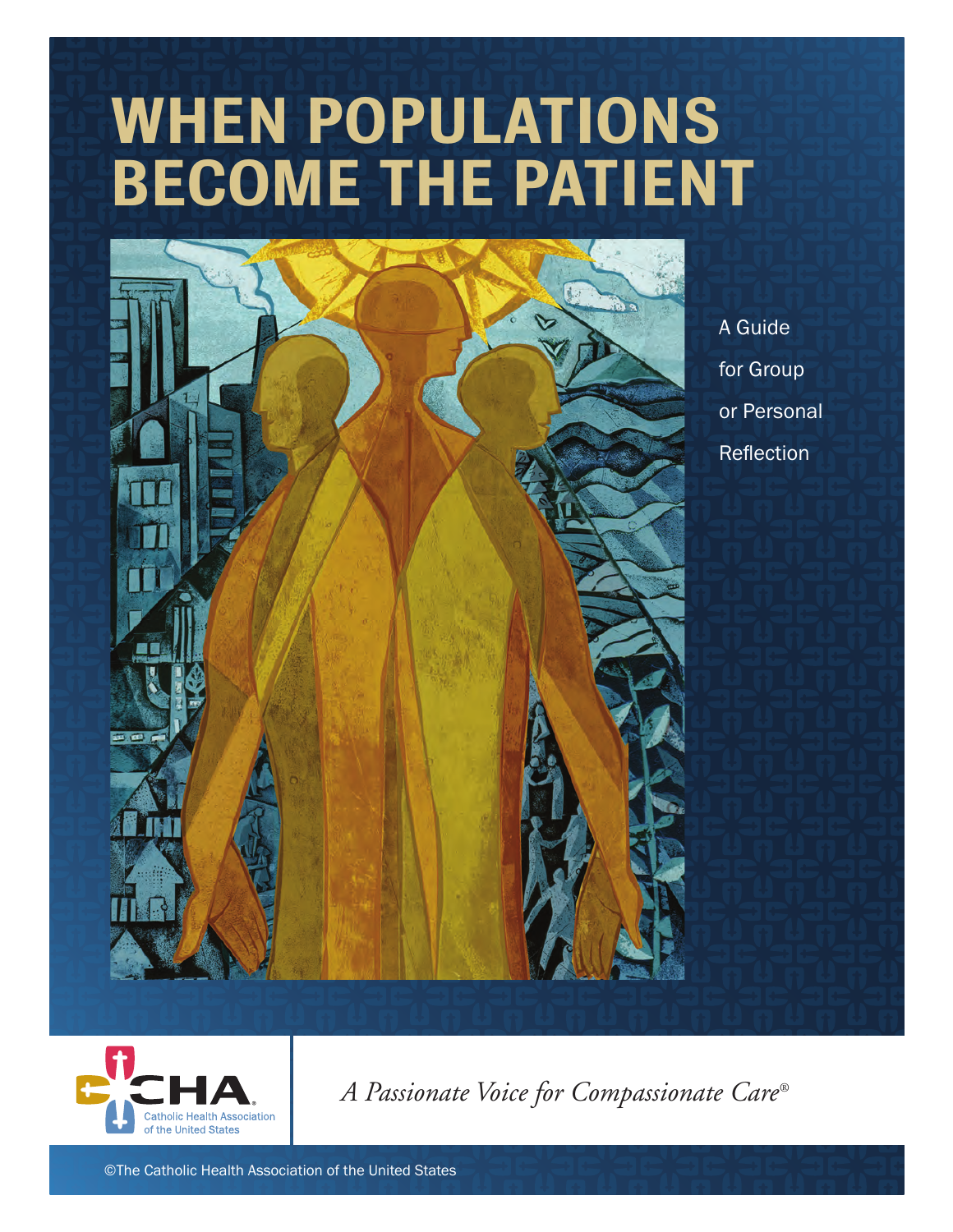The January-February 2017 issue of CHA's *Health Progress* magazine has a special focus on disease threats to population health. Included is an article by Fr. Michael Rozier, SJ, MPH, "When Populations Become the Patient." In it, Fr. Rozier impels Catholic health care to lead in making the social case for the shift to public health just as it should be in the technical aspects of the shift. "It is being as passionate about preventing illness through systemic change as we are about treating patients when crisis hits," he writes.

This reflection guide shares the article and an accompanying reflection process to engage leaders of Catholic health care and partner organizations in consideration of population health's greater call. It is designed to be used flexibly by individuals or groups as a reflection, as part of personal formation and as an exercise between in-person sessions for participants in senior leader formation programs. We hope that it will be useful to executives, managers, clinical and non-clinical associates, board members, sponsors, ethics committee members and others.

#### **Suggested Reflection Process**

- 1. Begin your reflection with prayer one is provided.
- 2. Read the Executive Summary of the article.
- 3. Review the Questions for Reflection, noting their concepts, but not answering them yet.
- 4. Read the full article.
- 5. Return to the Questions for Reflection:
	- A. Review the questions after reading the entire article.
	- B. Take time to consider each one, jotting down any responses, considerations or questions that come to you.
	- C. If you are completing this as an individual, you might consider taking time to discuss your responses with a colleague – get her or his thoughts on the questions; see if the person agrees with your thoughts or has different viewpoints to offer. If you are discussing as part of a group, take your written notes with you to the meeting. For group use, it could be helpful to assign the reading and then convene either by phone or in person for group discussion.
- 6. Close in prayer one is provided.

As you use this guide, please let CHA know if it is useful in your ongoing formation, as well as any changes, suggestions or insights about it that you would like to share. It is a resource for the ministry, and we want it to best suit your needs. To share comments, please contact Mary Ann Steiner, editor, *Health Progress*, at masteiner@chausa.org.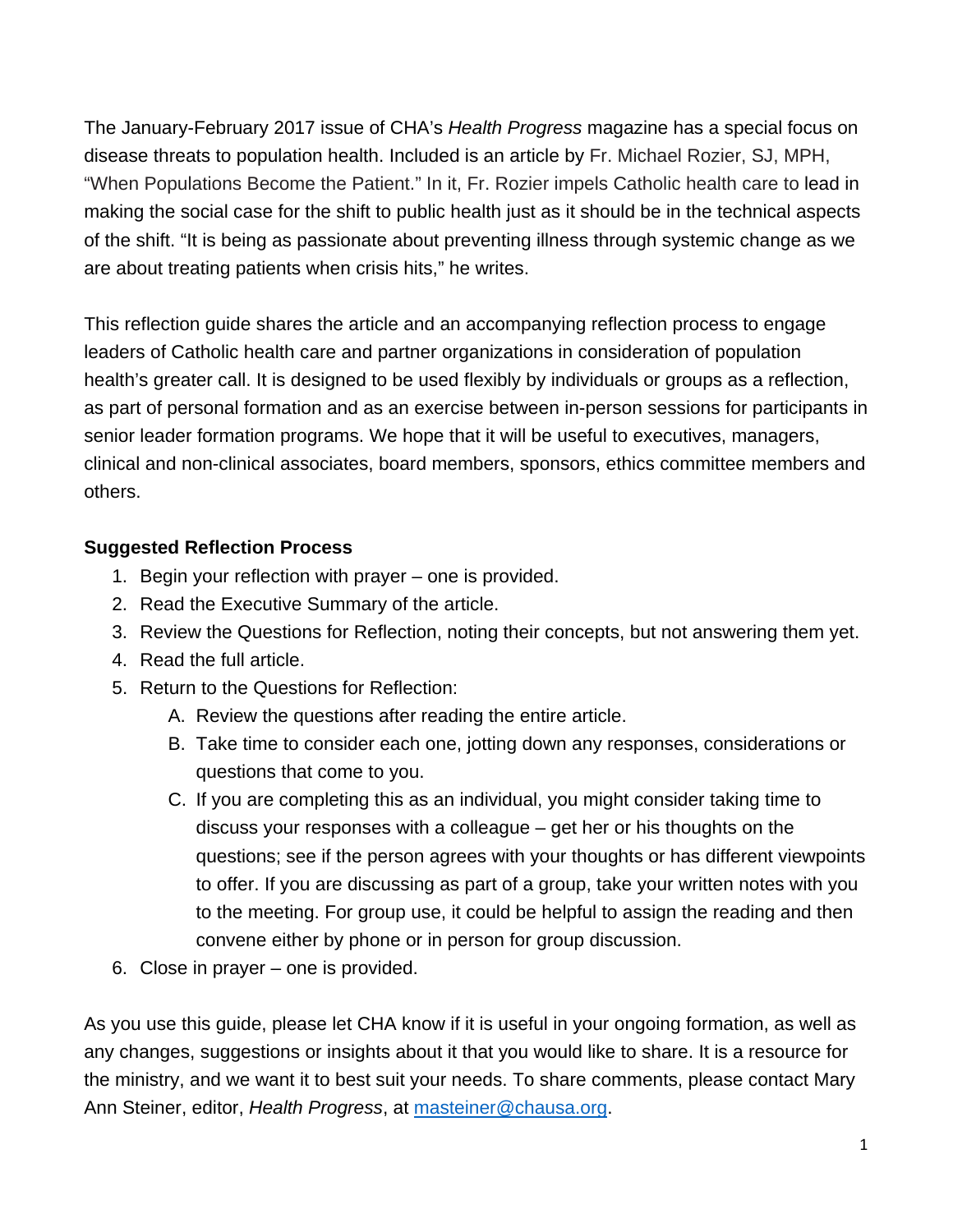## **Opening Prayer**

As followers of Jesus, we are called to embrace the challenges of our day with deep faith and trust in the one who journeys with us. The Beatitudes of Matthew's gospel offer spiritual and practical insight to develop the character needed for both leaders and followers.

*When he saw the crowds, he went up the mountain, and after he had sat down, his disciples came to him. He began to teach them, saying: Blessed are the poor in spirit, for theirs is the kingdom of heaven. Blessed are those who mourn, for they will be comforted. Blessed are the meek, for they will inherit the land. Blessed are they who hunger and thirst for righteousness, for they will be satisfied. Blessed are the merciful, for they will be shown mercy. Blessed are the clean of heart, for they will see God. Blessed are the peacemakers, for they will be called children of God. Blessed are they who are persecuted for the sake of righteousness, for theirs is the kingdom of heaven. Blessed are you when they insult you and persecute you and utter every kind of evil against you [falsely] because of me. Rejoice and be glad, for your reward will be great in heaven*. (Matthew 5:1-12)

In the essay "Discipleship: The Questionable Measure of Christianity*,*" *[by Sr. Joan D. Chittister, OSB*,] she writes: To be a disciple is to find ourselves in contradiction. We become purveyors of a world where the weak confound the strong. We begin to seek a world where the rich and the poor change places. We set out to shape a world where the last are made first. Discipleship is an attitude of mind, a quality of soul, a way of living that is not political but which has serious political implications, that changes things because it simply cannot ignore things as they are, things that defy the will of God for humanity.

Loving God, we pray for the strength to remain true to our call to help bring about God's reign in our world today. Hear and grant the prayers we offer through Christ our Lord. Amen.

‐ Excerpted from the prayer service in the July-August 2014 edition of *Health Progress*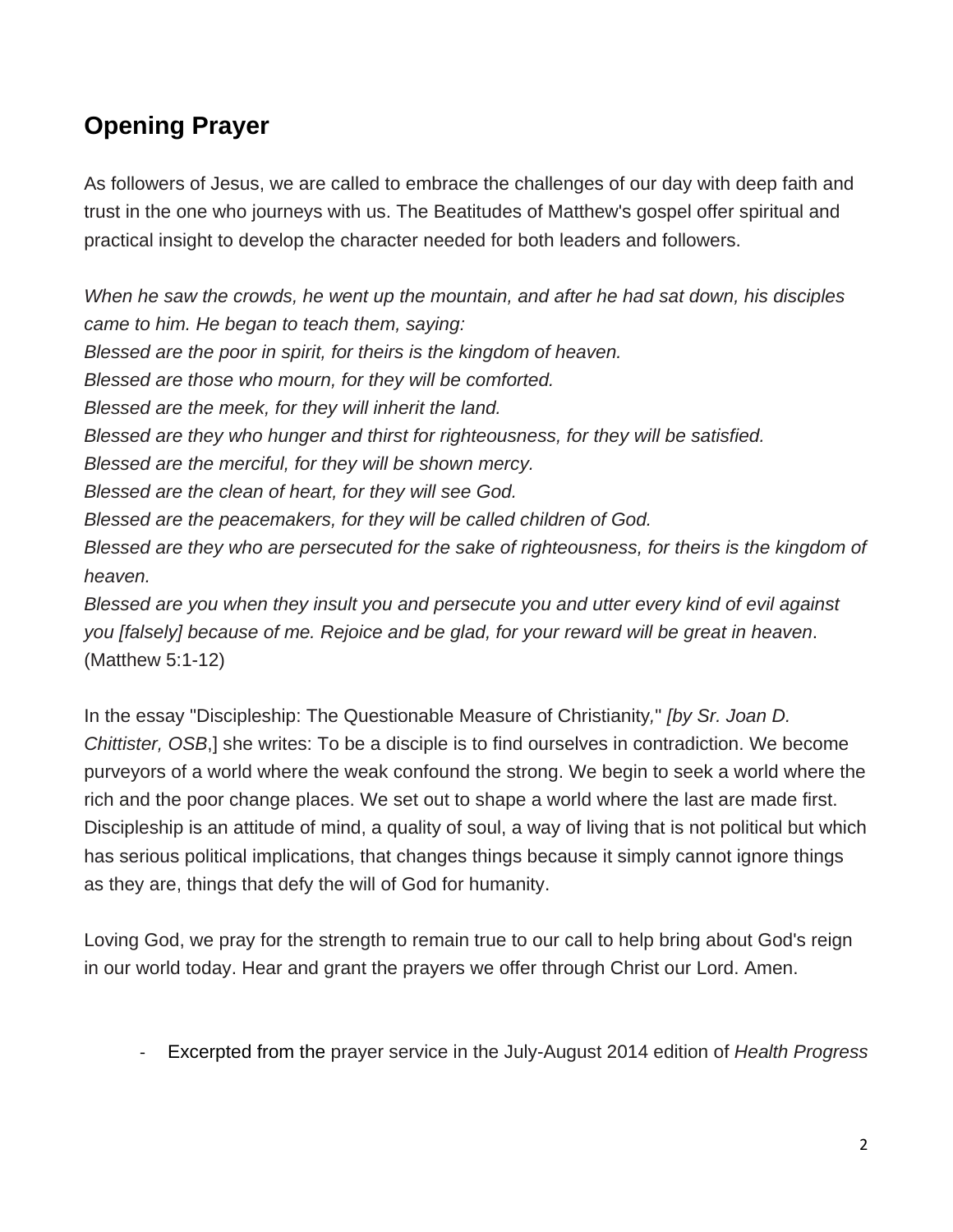## **Executive Summary: When Populations Become the Patient**

We would be remiss if we pretended population or community health is merely a technical exercise in which we search for the right metrics to be achieved by the best evidence-based interventions. Rather, population health shows we believe everyone deserves to lead a flourishing life and have a dignified death. It is being as passionate about preventing illness through systemic change as we are about treating patients when crisis hits.

The shift to population health is not unique to Catholic health care. Everyone is facing the same external pressures to achieve high quality clinical outcomes, low cost and improved population health measures. Everyone will be rightly focused on the clinical, financial and operational aspects of this shift. The unique contribution of Catholic health care – the contribution other systems may not know yet that they need – is a strong case for why this matters to us as a human community.

We can hope Catholic health care will lead the way on the technical elements of the shift. But it *must* lead the way on the social case for why this work is necessary. Catholic health care's vision must be rooted in the human person and the common good. This vision will not only sustain the ministries when challenges emerge, but it allows us to show others the way forward, even when the path is not as clear as we would like.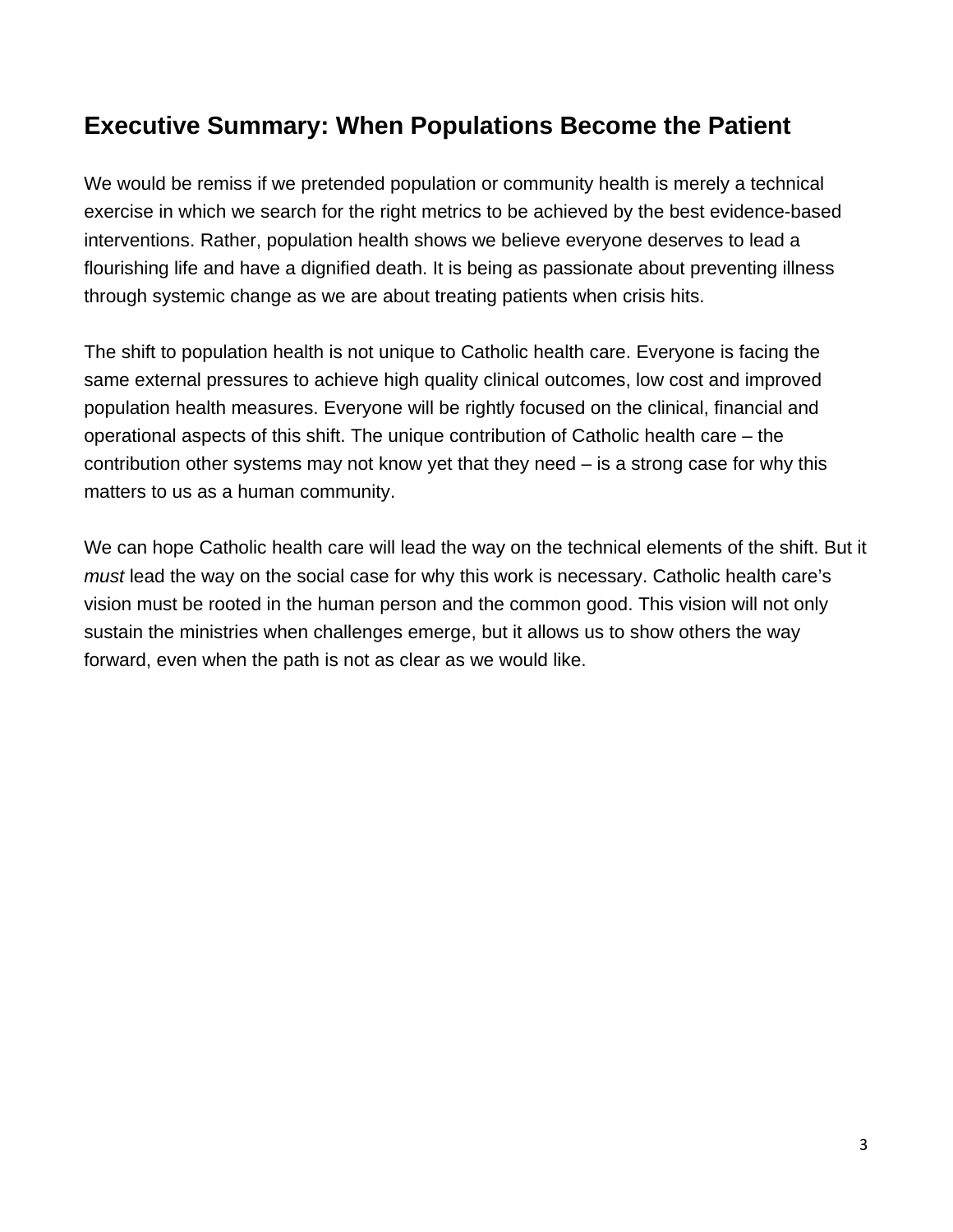## **Questions for Reflection**

Fr. Rozier argues that addressing population health is a both/and proposition. We should take care of immediate needs, AND we should address issues with a long-term, preventive mindset.

- How does your ministry attend to immediate needs of the sick and also address related community health needs? How does that play out for conditions like HIV/AIDS, diabetes or cardiovascular disease?
- After reading Fr. Rozier's contemporary version of Matthew 25, can you think of systemlevel "works of mercy" that could support your community?
- In terms of the ethical issues involved in moving to population health models for disease prevention, how is your ministry prepared to address the long-term reality of behavioral health concerns when the low-hanging fruit is still acute care?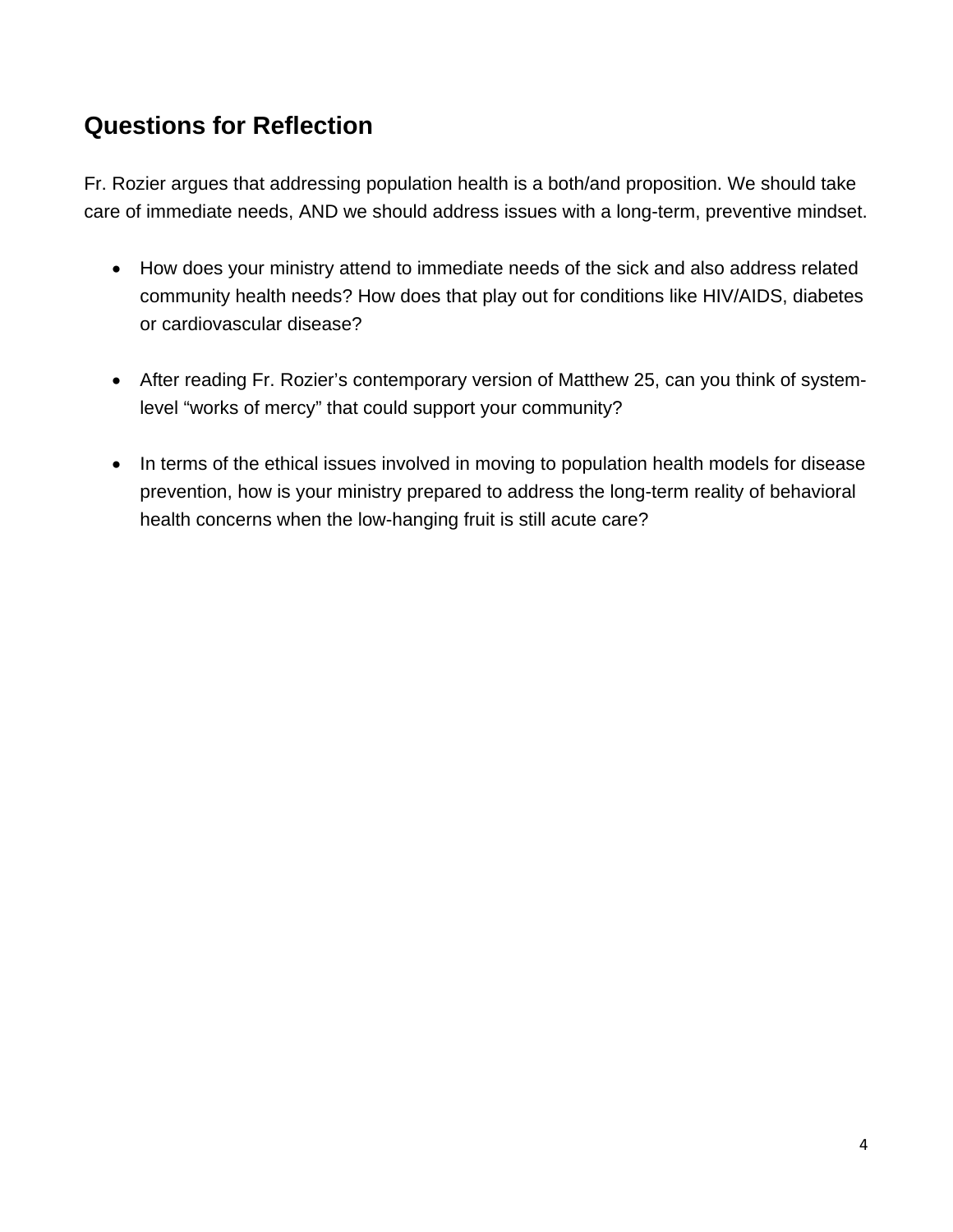### **When Populations Become the Patient**

By Fr. Michael Rozier, SJ, MPH

The 25th chapter of Matthew distills some of the concrete actions that Christian faith demands of its followers. But more important than any particular action is the call to cultivate our instinct to see Christ in the other and to respond to his or her needs as if they were the needs of Christ himself.

 "For I was hungry and you gave me food, I was thirsty and you gave me drink, a stranger and you welcomed me, naked and you clothed me, ill and you cared for me, in prison and you visited me. Then the righteous will answer him and say, 'Lord, when did we see you hungry and feed you, or thirsty and give you drink? When did we see you a stranger and welcome you, or naked and clothe you? When did we see you ill or in prison, and visit you?' And the king will say to them in reply, 'Amen, I say to you, whatever you did for one these least brothers of mine, you did for me.' "1

Pope Francis recently gave renewed attention to the works of mercy when he suggested that being "stewards of creation" would be a worthy addition.<sup>2</sup> The pope proposes "care for our common home" as both a new spiritual and a new corporal work of mercy, but he also invites us all to imagine the new ways mercy might be lived out in today's world. What if we took that same imagination and applied it to the Gospel of Matthew?

"For I was hungry and you ensured I did not live in a food desert, I was thirsty and you guaranteed my tap water was safe to drink, a stranger and your laws allowed me to find asylum, naked and your donation did not shame me, ill and you ensured I had affordable health insurance, in prison and the system rehabilitated me."

Admittedly, it does not have the same ring as the original. It isn't divinely inspired. But for those of us in health care, the new passage helps us reflect on new ways we might ensure the well-being of our brothers and sisters as if they were Christ himself. Health depends on the concrete actions of caregivers, but it also depends greatly on the social context in which one lives. Just as concrete actions can be characterized by mercy or not, the social structures we build as a society can be vehicles of mercy or not.<sup>3</sup>

In addition to expanding our religious imagination, the pope's addition of stewardship of creation has several other helpful reminders embedded within. We know that addressing climate change requires personal efforts, but it also requires systemic change. The same is true for health. We know that climate change must be anticipated and not only addressed when its negative effects are fully realized. We hope to do the same with health. And we know that climate change's ill effects are first and most forcefully felt by the poor. This, too, is true for health.

#### **BREATHING WITH BOTH LUNGS**

The re-imagined works of mercy do not supplant those that have been with us since Christ himself. Just so, working to improve the health of populations does not replace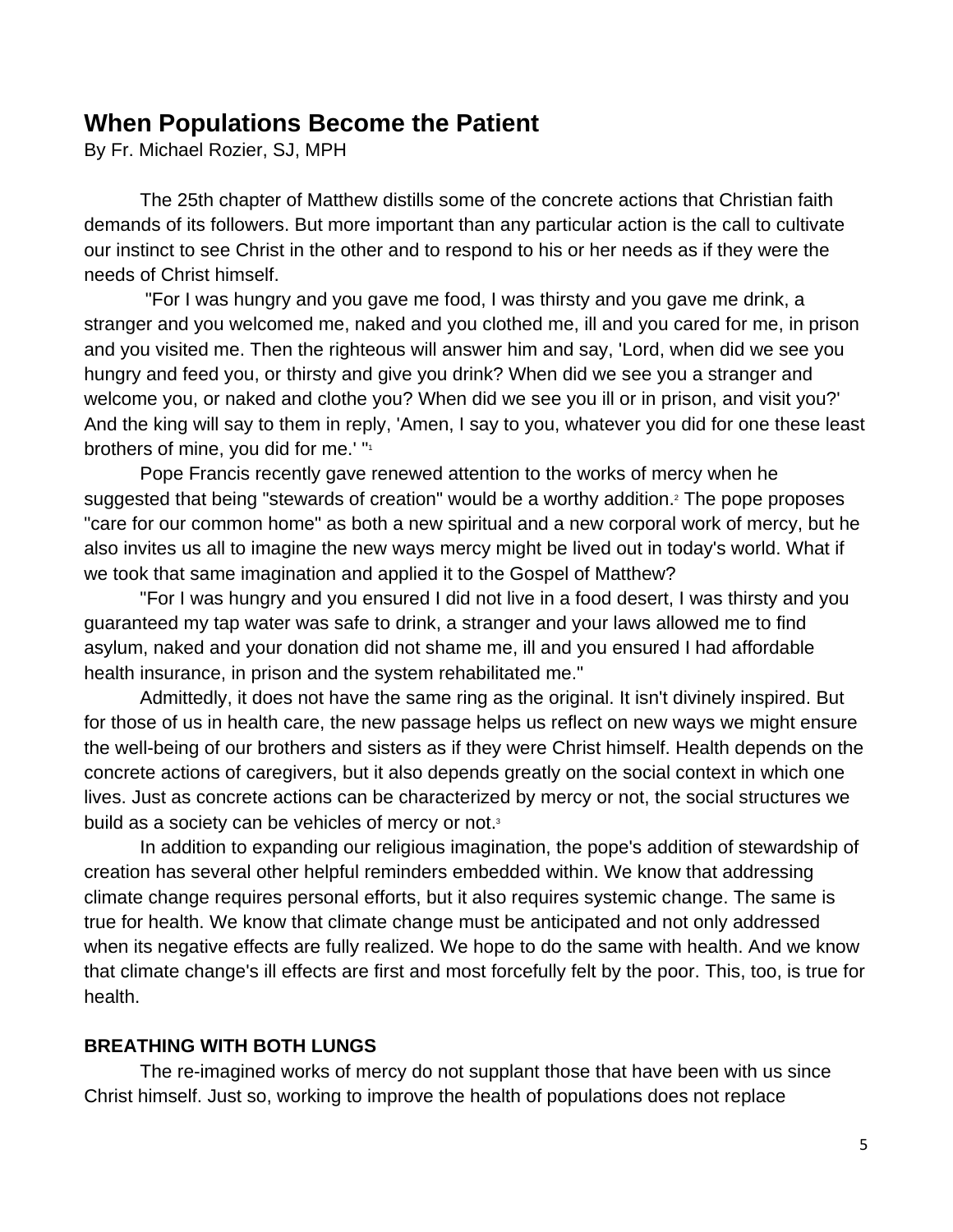delivering high quality clinical care. Our health care organizations always will have their primary focus as excellence in medical care. But that does not mean medicine is the exclusive way of achieving our goals.

We need look no further than the Flint, Michigan, water crisis to realize that when lead levels ran high, individual citizens needed to be given water that was safe -- an invocation of the classic work of mercy. And yet such is neither sufficient nor, dare I say, even preferred. We should be pursuing a situation where an individual's tap water has been, is, and will be safe to drink when they are thirsty. This is also a work of mercy.

Caring for children born with microcephaly is certainly a work of mercy. But so is eliminating the risk of Zika before the children's mothers are infected. Caring for those with tobacco-related cancers or cardiovascular diseases is a work of mercy. But so are the programs designed to help people quit using tobacco products, as well as wise laws that prevent people from starting in the first place. Promoting decent housing, transportation, food security and social connectedness -- if done for the purpose of helping human beings live fuller lives -- are undoubtedly works of mercy that our society, especially the poor and vulnerable, are in desperate need of.

Some may object and suggest that our health care organizations are not responsible for municipal water systems, criminal justice systems or laws and regulations. That is true. And we should not pretend that we can or should be all things to all people. But that doesn't mean our health care organizations do not have a significant role to play in ensuring that other sectors of civil society are meeting the needs of the community. Physicians can use their social status to give voice to issues when other people are not listened to. Board members and executives can use their networks to convene groups and set agendas that benefit the poor and marginalized. Health care organizations can be models of fair hiring practices, just compensation, healthy workplaces and commitment to a strong social mission for other businesses in the community.

Our communities need us not only to deliver high quality medical care, but also to be leaders in the social determinants of health. This more expansive notion of our mission has been emerging for a while, but its time clearly has come.

#### **DRIVERS OF CHANGE**

There are several reasons why community health is taking on new importance. The most obvious is the changing reimbursement structure in health care. There have been many attempts to find a payment structure that properly incentivizes high quality care and reduced costs. The most recent changes center on value-based care -- from making health care organizations bear the cost for preventable readmissions to introducing partial capitation. Success with these new reimbursement structures requires addressing risk factors that occur outside of the clinical setting. And while we do not know the pace or exact shape of the changing payment structures, it is highly likely that movement away from traditional fee-forservice will continue apace.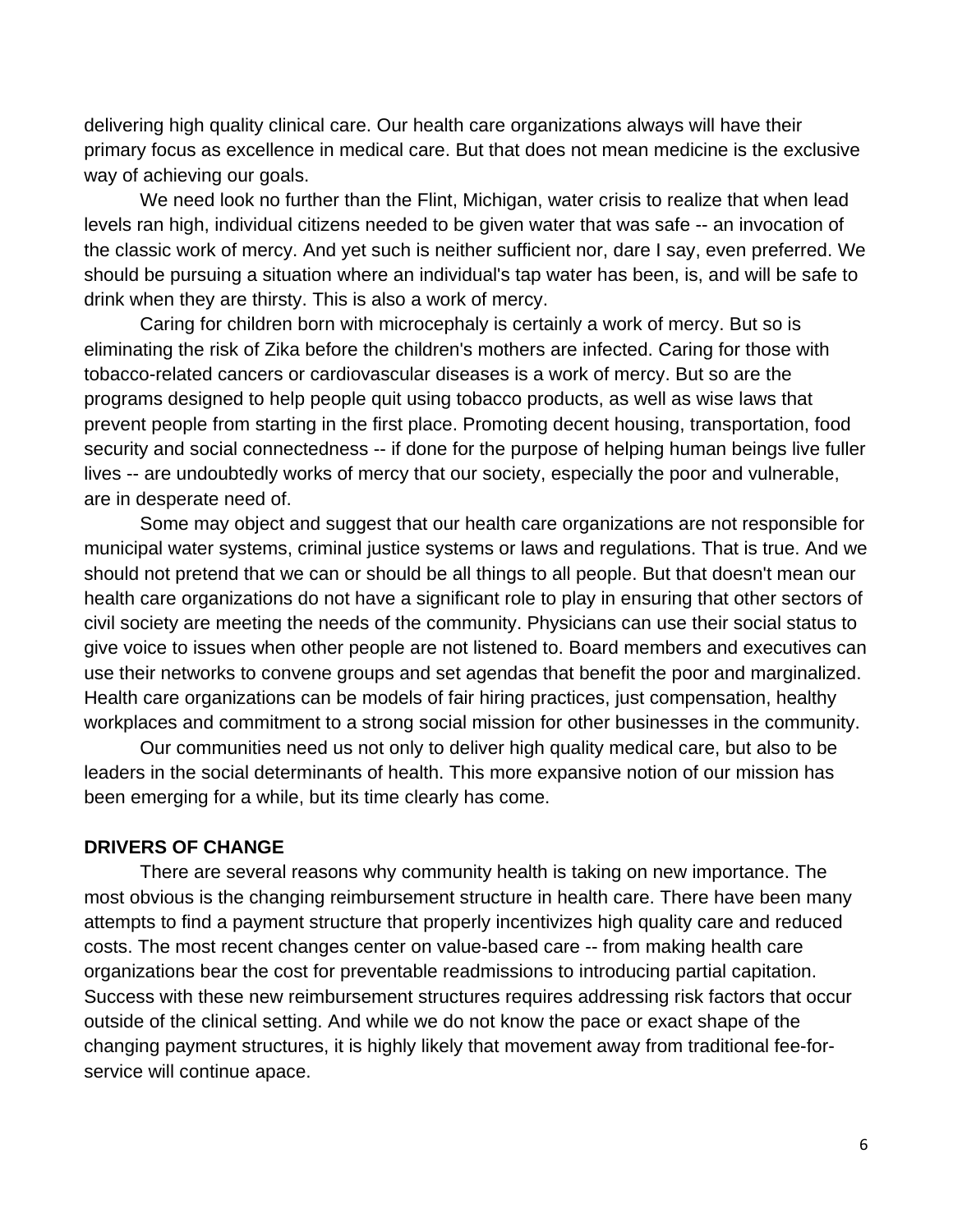A second motivation for taking population health more seriously is a higher profile being given to community benefit and the community health needs assessment. Community benefit often has been treated as a worthy side project, but nonprofit hospitals should take the wisdom that community benefit has gathered over the years more seriously. Strong community benefit programs not only are the best way to avoid further regulatory pressures, but their hard-won relationships with community partners, their knowledge of community health needs and assets, and their experience with evidence-based programs can be tremendous assets for the rest of the organization.

A third driver of this change is the epidemiologic profile of diseases affecting our patients. As important as treatment is, we are unable to treat our way out of cardiovascular disease, obesity, diabetes, mental illness and drug overdoses. We have more evidence than ever before as to how amenable our most significant diseases are to prevention and nonmedical intervention. It is not only cheaper to deal with disease before it manifests in patients, it is more humane to do so as well.

These are not the only reasons for the shift to population-level and preventive measures. Advances in technology make gathering and using the necessary data more possible. The expansion of Medicaid means that we have more patients in need of connecting to social services. The pressures are largely external, but, in the end, the move is quite resonant with our ultimate mission.

#### **SACRED AND SOCIAL**

Efforts to promote the health of our communities do not only bring financial and operational questions. These efforts also carry new questions of ethics and values. We would be wise to discuss these questions as deeply as we consider implications of new reimbursement models.

I present the new version of Matthew 25, just as I have presented other parables,<sup>4</sup> in an attempt to remind us that we must see this work as a moral exercise. If we do not understand the work as an extension of the healing ministry of Jesus, as a work of mercy or as the next chapter in a religious congregation's story, I fear it will not survive the inevitable challenges to come. Catholic health care in the United States has been successful not primarily because of astute business decisions, but because those in our company believed so deeply in the human dimension of the work that an organization's roots could weather whatever storm came its way.

The promotion of population health will raise many new ethical questions for our ministries. To what degree do we shift limited resources from patient care to community health? What role do we have in remedying unsafe situations noticed during telehealth or home health care? How do we balance obligations to our enrolled lives with our obligations to the community as a whole? Where do we draw the line when faced with nearly bottomless needs related to behavioral health? In a data-intensive environment, to what degree do we share information with competitors in efforts to improve community health? These questions may not seem as pressing as the beginning- and end-of-life issues that get a lion's share of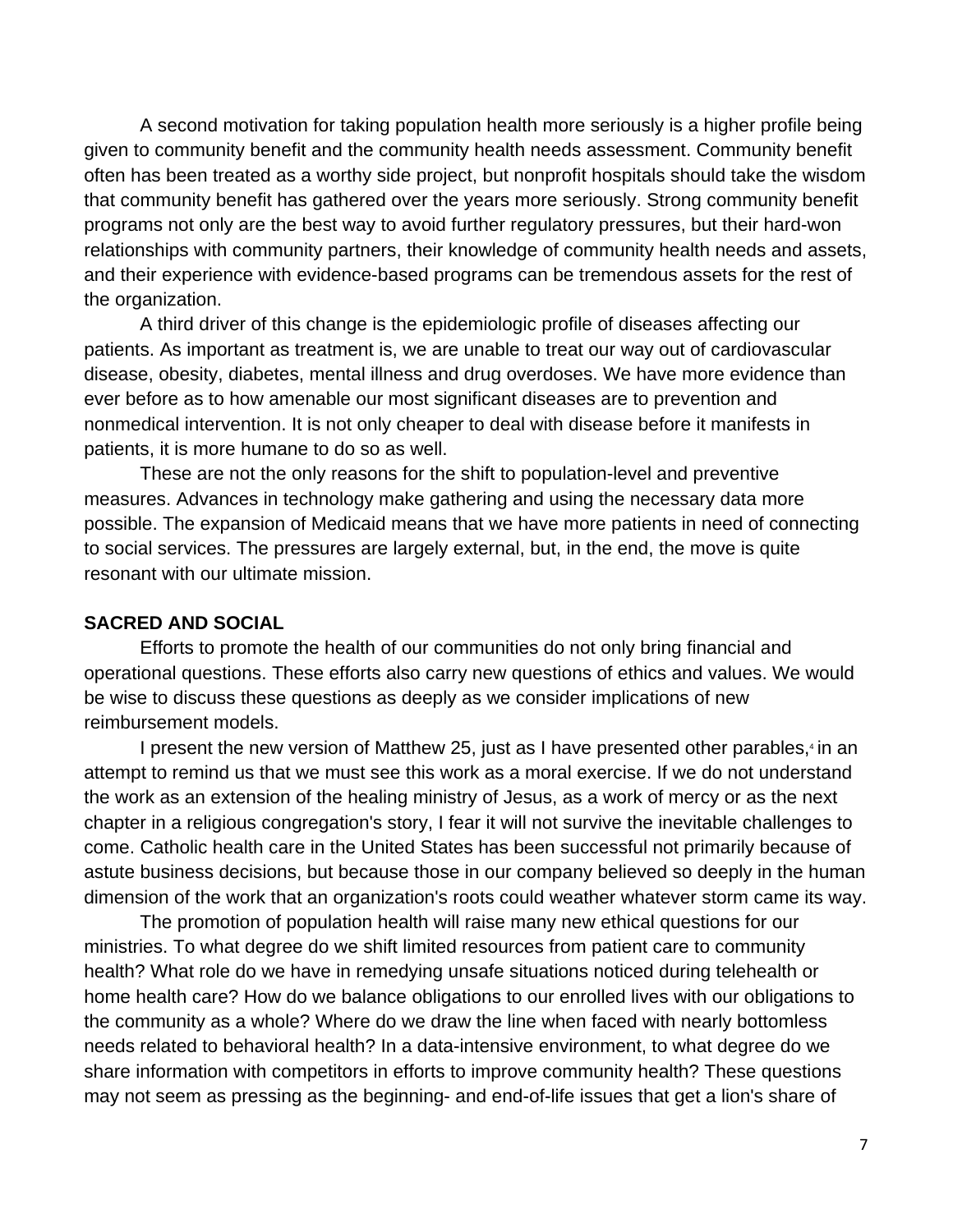attention, but I would suggest ethics involving the years in between life and death needs more consideration than it has thus far received. Perhaps this is our chance to give the vast middle the attention it deserves.

The ethics required for this work carries new demands for us all. For example, our medical care always has been rightly rooted in the notion that the human person is sacred. This new paradigm of care demands that we appreciate the human person also is social. Ethics that focus exclusively on a discrete action in the hospital risks losing the social context of the persons involved. In Christian anthropology, the sacred nature of human persons cannot be understood apart from our social nature. Practically, this means where we build the next primary care clinic or the degree to which vulnerable groups feel comfortable in our facilities is as pressing as whether we perform certain reproductive services.

The ability to complement clinical care with community health requires strong commitment in data management, financial services, clinical operations and much more. But it also requires a commitment to consider how this work shifts the very way we think of our ministry as a moral enterprise. As important as the technical components are, they will be insufficient for those interested in having a truly Catholic version of population-level health.

#### **SPEAKING THE SAME LANGUAGE**

The Catholic Hospital Association changed its name to Catholic Health Association in 1979. This was a prescient move, acknowledging the need to think of health more broadly than the important work done in hospitals. And it recognized the importance of language. This change nearly four decades ago opened the door to where we find ourselves today.

What language is most fitting for the work of promoting the health of populations and attending to social determinants of health? It should be the language that best captures the breadth and depth of our commitment. The leading contenders seem to be population health and community health.

The challenge with population health is that the term frequently is confused with population health management or population medicine. Although population health management is an important move to attend to our sickest and most expensive patients, there is great danger in defining a Catholic hospital's population only by its covered or enrolled lives. Therefore, unless we can avoid the conflation of population health and population health management, I am starting to believe we should avoid the terminology.

Community health also holds much promise. However, community health has its own history, with a large chasm between it and clinical care (except when used in community health nursing). If we use the term community health, a central task will be avoiding the notion that community health is separate from work inside the hospital. Community health will have to be used in a way so that physicians see medical care as integral to a larger community health strategy.

The truth is, there is no clear winner in the contest of language. Others have attempted to reconcile this very point.<sup>5</sup> Ideally, we would have shared language that communicates the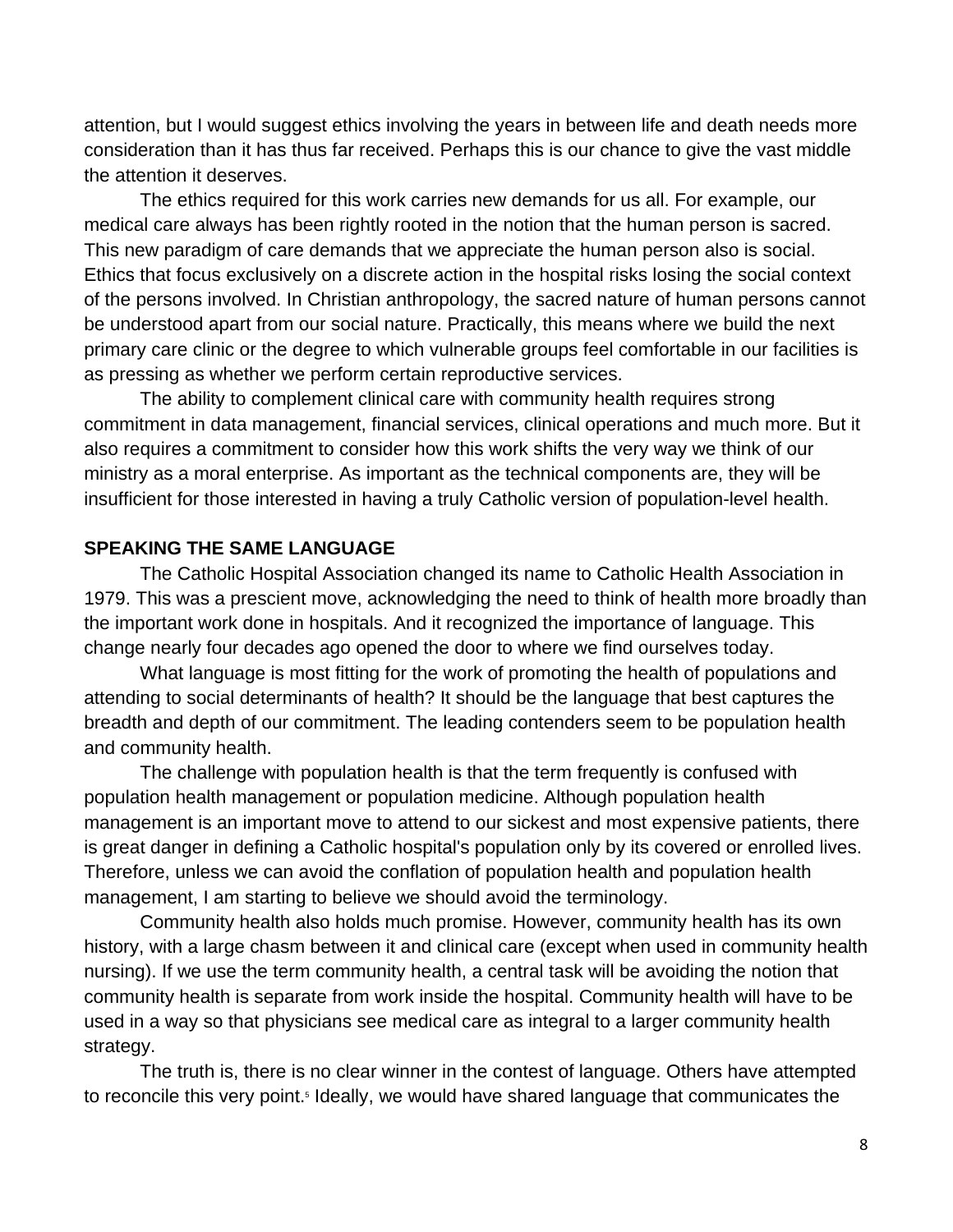work's comprehensive nature. It is both giving drink and ensuring safe tap water; both caring for the diabetic patient and ensuring she has access to healthy food. Our patients and community members do not see their health as demarcated between clinical concerns and community-based issues. It is simply whether they are healthy or not. Therefore, our language for preventing illness and promoting health inside and outside the hospital should reflect this integrated worldview.

#### **LEADING THE WAY**

Caring for the sick clearly promotes the dignity of the individual. It shows we believe everyone deserves to lead a flourishing life and have a dignified death. We would be remiss if we pretended population or community health is merely a technical exercise in which we search for the right metrics to be achieved by the best evidence-based interventions. It is certainly that. But it also is seeing the advocacy for new laws as much a work of mercy as any healing touch. It is being as passionate about preventing illness through systemic change as we are about treating patients when crisis hits.

The shift to population health is not unique to Catholic health care. Everyone is facing the same external pressures to achieve high quality clinical outcomes, low cost and improved population health measures.<sup>6</sup> Everyone will be rightly focused on the clinical, financial and operational aspects of this shift. The unique contribution of Catholic health care – the contribution other systems may not even know they need yet – is a strong case for why this matters to us as a human community.

I hope Catholic health care will lead the way on the technical elements of the shift. But I am confident we must lead the way on the social case for why this work is necessary. Our vision must be rooted in the human person and the common good. This vision will not only sustain our ministries when challenges emerge, but it allows us to show others the way forward, even when the path is not as clear as we would like.

**FR. MICHAEL ROZIER, SJ,** is a doctoral candidate in health management and policy at the University of Michigan School of Public Health.

#### **NOTES**

- 1. Matthew 25: 35-40.
- 2. Francis, "Show Mercy to Our Common Home," (message for the celebration of the World Day of Prayer for the Care of Creation, Sept. 1, 2016) http://w2.vatican.va/content/francesco/en/messages/pontmessages/2016/documents/papa-francesco\_20160901\_messaggio-giornata-curacreato.html (accessed Sept. 20, 2016).
- 3. Michael D. Rozier, "Structures of Virtue as a Framework for Public Health Ethics," *Public Health Ethics* 9, no. 1 (2016): 37-45.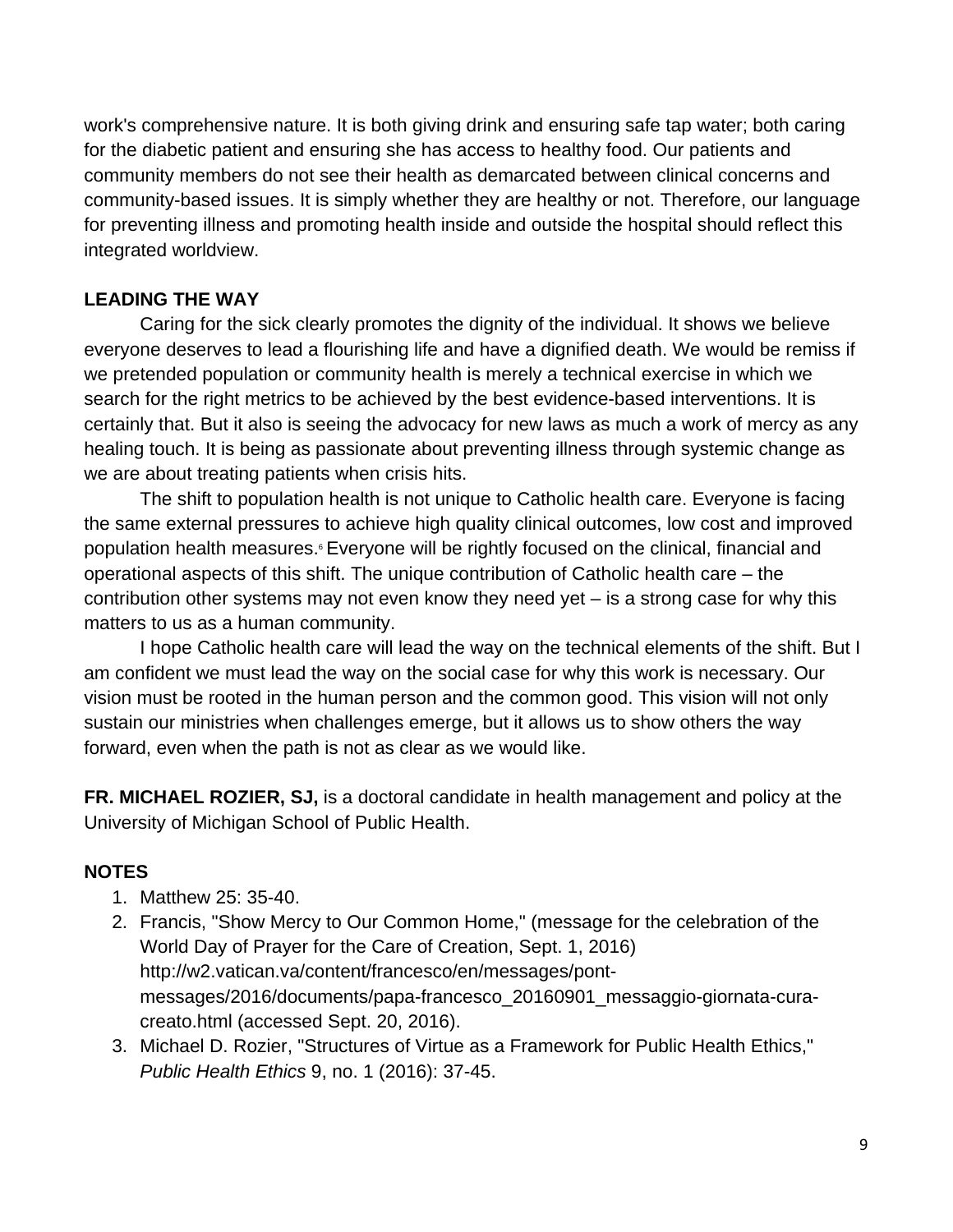- 4. Michael D. Rozier, "A Catholic Case for Public Health," *Health Care Ethics USA* 22, no. 2 (Spring 2014): 1-11.
- 5. Dawn Marie Jacobson and Steven Teutsch, *An Environmental Scan of Integrated Approaches for Defining and Measuring Total Population Health by the Clinical Care System, the Government Public Health System and Stakeholder Organizations*, (commissioned paper, April 2012): 2. http://www.improvingpopulationhealth.org/PopHealthPhaseIICommissionedPaper.pdf (accessed Oct. 5, 2016).
- 6. Donald M. Berwick, Thomas W. Nolan and John Whittington, "The Triple Aim: Care, Health, and Cost." *Health Affairs* 27, no. 3 (2008): 759-69.